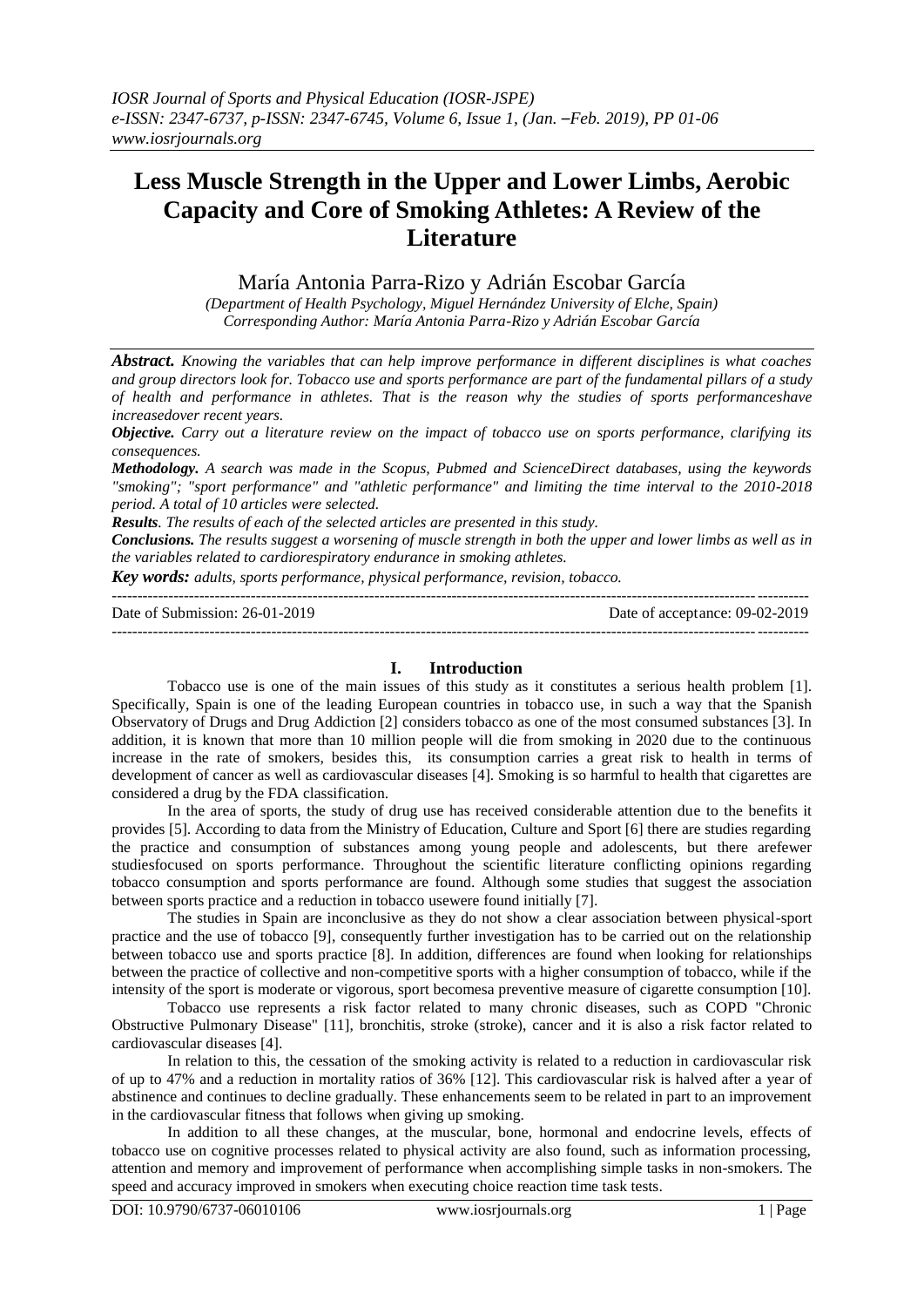There are numerous data of the benefitsin both cases,in the processes of selective attention and in the processes of sustained attention. Selective attentionisevaluated through the "Stroop Test", while sustained attention is evaluated through vigilance tasks in which there can be various sources of stimulation. The reviewed literature makes it clear that smoking improves attention processes. On the other hand, concerning the memory or memory processes, the above statement it is not so clear, since it is said, that smoking by itself, does not produce improvements or losses in these processes, but it depends on when tobacco is used [13].

All these effects, produced by smoking tobacco and its components, are related to changes in sensitive processes involved in the performance of tasks of a physical nature, in a way that can determine the physical condition or fitness when practising sports or athletics activities. In this work the relationship between all these processes as well as the changes produced by the habit of smoking will be established. In order to evaluate this relation, the performance of aerobic or muscular tasks, as well as the performance in isolated tasks of lower or upper limbs and the performance in sports tasks, will be assed.

Sports physical participation plays an important role in the health and professional performance of future health and sports professionals [3]. The use of tobacco is a relevant health problem that every year increases the demands of smoking cessation as well as the needs ofcardio circulatory controls. Consequently the aim of this work will be to make a literature review looking for the effects of smoking on physical performance with the purpose of identifying the harmful effects of this addiction in activities related with physical condition, physical fitness or physical performance.

# **II. Method**

Scopus, Pubmed and ScienceDirect databases were used to carry out the literature review. The search criteria have been the following keywords: "smoking"; "sport performance" and "athletic performance". The time interval and the language of the article have been established as inclusion criteria: articles published between 2010 and 2018 in English or Spanish; as well as performing a sporting activity, whether it was of a non-competitivenature or performance activities.

Subsequently, those articles in which the sample was of sedentary people, children or elderly population were excluded. There were also excluded articles that did not treat the subject under study or were not specific of tobacco use and performance or if they were theoretical articles that just provide general information.

After this screening, 26 articles were found, 10 of which were adapted to the criteria of this specific search. After the selection process the bibliography of each of them has been reviewed and Microsoft Excel 2016 has been used to create a database in which the following data were incorporated: name of the author and year of publication of the article, characteristics of the sample, method used, type of activity carried out (amateur / professional sport and active / inactive) and the most relevant conclusions obtained from each of the studies selected for this work.

### **III. Results**

The results of the literature review are shown down below. The main result is a review of 10 articles related to the practice of smoking and sports performance (Table 1). In this data table, the information provided by each article can be found in more detail. As for the objectives of the studies, most of them seek to establish a relationship between smoking and cardiorespiratory or muscular function. Participants in the different studies were mostly militaries, active or recently retired from the different peace corpses to which they belonged.

In relation to the age of the subjects, the vast majority of the studies were focused on adolescents, a large part of them being between 18 and 27 years old, only a small number of studies where made considering older people, never exceeding 50 years old. Regarding the method of quantification of the different variables, several types of tests were used, including isokinetic tests of knee flexion and the countermovement jump (CMJ) for measuring the muscle strength in the lower train and through manual dynamometers for measuring the upper body force.

Finally, in terms of the measurement of cardiorespiratory function, or measurement of variables of an aerobic nature, they are mostly performed through spirometry (gas analyzer) in a treadmill, with theuse of different protocols: Bruce test, YO- YO, Test of Course-Navette (Leger test) and Wingate test (all out). Regarding the questionnaires or written tests that were used, it can be concluded that the great diversity of questionnaires used made it impossible to establish a general protocol toimplement, since several general questionnaires that include items related to the habit of smoking were used. The only two questionnaires cited as such are the IPAQ (International Physical Activity Questionnaire) and the PARFQ (Physical Activity Risk Factor Questionnaire) regarding physical activity.

The results in each of the studies show the relationship between the use of tobacco and the variables related to physical effort and performance in different tasks. As it has already been discussed above, in most of the studies, a negative relationship is established between the habit of smoking and the different functions,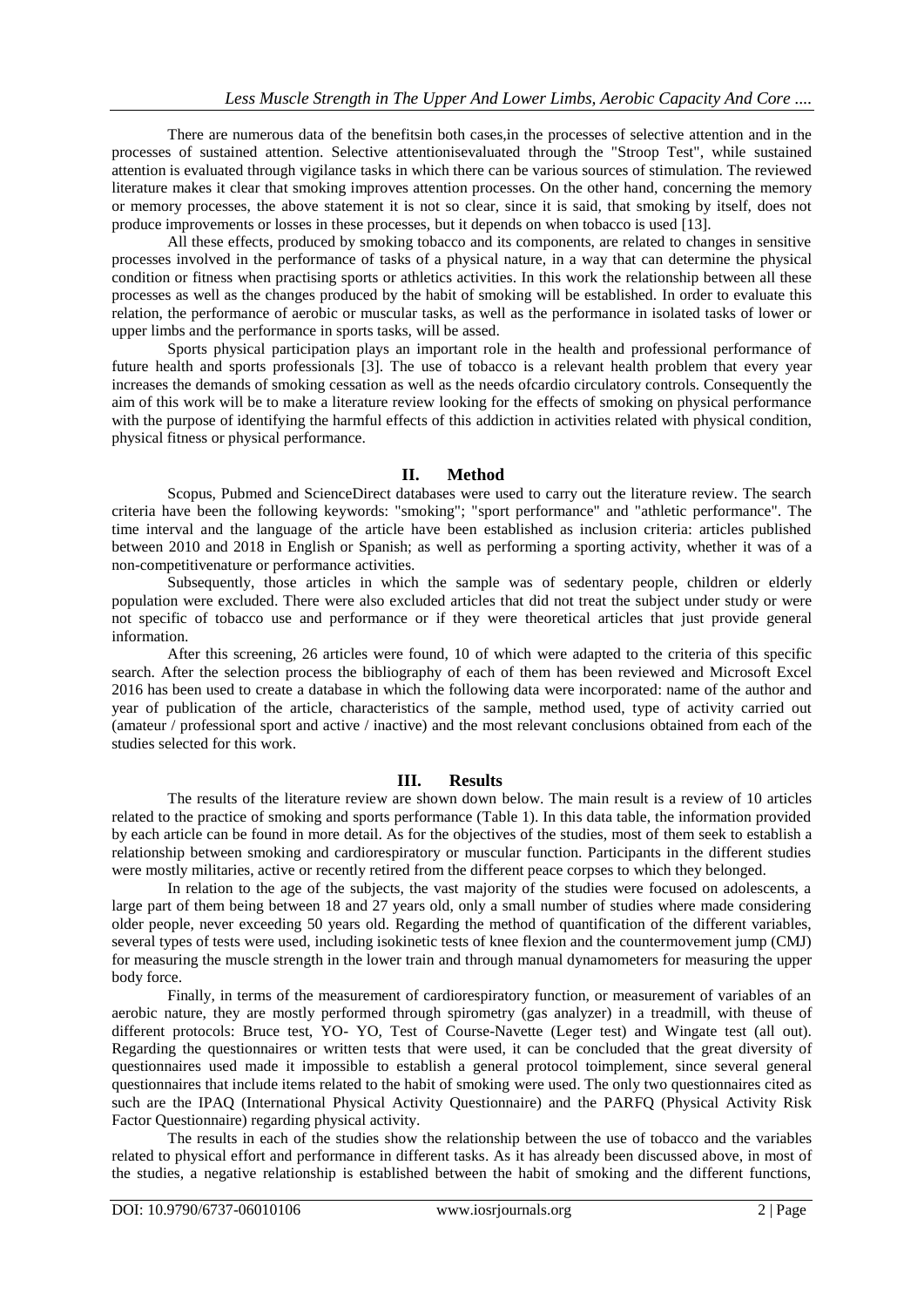whether they were muscular or cardiorespiratory. Nevertheless, an article was found where there are no significant differences between the groups of smokers and non-smokers. In very few articles, it was found that the group of smokers had better values than the group of non-smokers;this could be possible due to a learning process when accomplishing the different tasks. The main characteristics of the studies observed are shown in the table below.

| Study                                                      | Sample                                                                   | Objective                                                                                                                                                                      | Method                                                                                                                                                                                                    | Sport                                                                                                                                                   | Conclusion (Results)                                                                                                                                                                                                                       |
|------------------------------------------------------------|--------------------------------------------------------------------------|--------------------------------------------------------------------------------------------------------------------------------------------------------------------------------|-----------------------------------------------------------------------------------------------------------------------------------------------------------------------------------------------------------|---------------------------------------------------------------------------------------------------------------------------------------------------------|--------------------------------------------------------------------------------------------------------------------------------------------------------------------------------------------------------------------------------------------|
| Jang et al.<br>(2017)                                      | 15 taekwondo<br>fighters.<br>(Smokers $n=6$ ,<br>non smokers<br>$n=9$ ). | Check the effects<br>of<br>regular<br>smoking<br>on<br>cardiopulmonary<br>function                                                                                             | Mile test with gas<br>analyzer                                                                                                                                                                            | Individual.<br>Taekwondo                                                                                                                                | The HR during minutes 1 and 3<br>significantly lower.<br>There<br>are<br>significant<br>no<br>differences in VO2 and HR<br>values.                                                                                                         |
| Mündel et<br>al. (2017)                                    | 9 active men.                                                            | To determine the<br>effects<br>of<br>nicotine gum on<br>anaerobic power,<br>strength<br>and<br>performance.                                                                    | Chew gum<br><b>or</b><br>a<br>placebo<br>chewing<br>gum                                                                                                                                                   | Training                                                                                                                                                | Significant differences between<br>chewing gum and placebos.                                                                                                                                                                               |
| Chaabane<br>al.<br>et<br>(2016)                            | 108 men.<br>Professional<br>athletes.                                    | To determine the<br>effects of tobacco<br>selected<br>on<br>health<br>markers<br>and in the lung<br>function<br>in<br>professional<br>athletes.                                | Speriometry<br>Closed<br>answersquestionnaire                                                                                                                                                             | Soccer<br>players<br>in<br>Qatar.                                                                                                                       | Significantly lower values in FVC                                                                                                                                                                                                          |
| Zandonai<br>al.<br>et<br>(2016)                            | 14 healthy men                                                           | Research of the<br>effects of oral<br>tobacco on the<br>perception<br>of<br>fatigue and the<br>time<br>of<br>completeness<br>during moderate<br>intensity aerobic<br>exercise. | experimental<br>3<br>sessions<br>-1: Incremental test<br>to<br>determine<br>the<br>Wmax.<br>-2 and 3: exercise at<br>65% Wmax until the<br>failure in conditions                                          | 3<br>participants<br>in soccer, 3<br>in running,<br>2 in tennis<br>and the rest<br>of them, in<br>gymnastics,<br>gym,<br>basketball<br>and<br>swimming. | -Significant differences<br>-The RPE values are not<br>significantly different<br>-No significant differences found<br>between groups in time to failure.                                                                                  |
| Morente-<br>Sánchez et<br>al. (2014)                       | 18 men.                                                                  | SNUS Effects in<br>RD.                                                                                                                                                         | Agility<br>5x10<br>test<br>meters<br>YO-YO Test                                                                                                                                                           | ÷.<br>Amateur<br>soccer<br>players.                                                                                                                     | -Significant differences between<br>the TDM and YO-YO test and<br>between the CMJ and the YO-YO<br>test.                                                                                                                                   |
| Al-Obaidi<br>al.<br>et<br>(2014)                           | Smoking men (n<br>$= 111$ ) and non-<br>smoking $(n =$<br>66).           | Establish whether<br>grip strength and<br>resistance<br>to<br>fatigue<br>are<br>reduced<br>in<br>smokers.                                                                      | Maximum strength<br>in 5 grip positions.                                                                                                                                                                  | Active/Inac<br>tive/Notfreq<br>uent.<br>It<br>does<br>not<br>appear<br>the<br>activity<br>they do.                                                      | The<br>fatigue<br>index<br>was<br>significantly higher                                                                                                                                                                                     |
| Berkovitc<br>et<br>h<br>al.<br>(2014)                      | 17115<br>menandwomen.                                                    | Detect<br>an<br>improvement of<br>exercise<br>tolerance                                                                                                                        | Protocol<br><b>Bruce</b><br><b>Treadmill Stress Test</b><br>(EST).<br>Health questionnaire<br>to establish the<br>smoker status.                                                                          | -No record.                                                                                                                                             | There is a 1% improvement in<br>exercise tolerance.<br>-Significant<br>improvement<br>in<br>exercise duration during follow-up<br>-The improvement was also<br>significant with respect to METS,<br>with an average improvement of<br>0.2. |
| Misigoj-<br>Durakovic<br>et.<br>al.<br>(2014)<br>García et | (Non-smoking<br>$n=350$<br>(Smokers)<br>$n=175$ ).<br>N=43; 21 active    | investigate<br>To<br>the effect of the<br>smoking record<br>in young adults.<br>To asses young                                                                                 | BMI<br>Number of squats in<br>2 minutes.<br>Number of push-ups<br>in 2 minutes.<br>Maximum number of<br>dominated.<br>Aerobic test all-out<br>with<br>treadmillergospirome<br>try.<br>Course-Navette Test | Croatian<br>military.<br>Military.                                                                                                                      | - Significantly fewer squats in 2<br>minutes<br>-Significant differences                                                                                                                                                                   |
| al. (2014)                                                 | smokers and 22                                                           | smokingmen,                                                                                                                                                                    | (Legertest).                                                                                                                                                                                              |                                                                                                                                                         | - There were no significant                                                                                                                                                                                                                |

**Table 1. Revised studies regarding tobacco use and the practice of sports**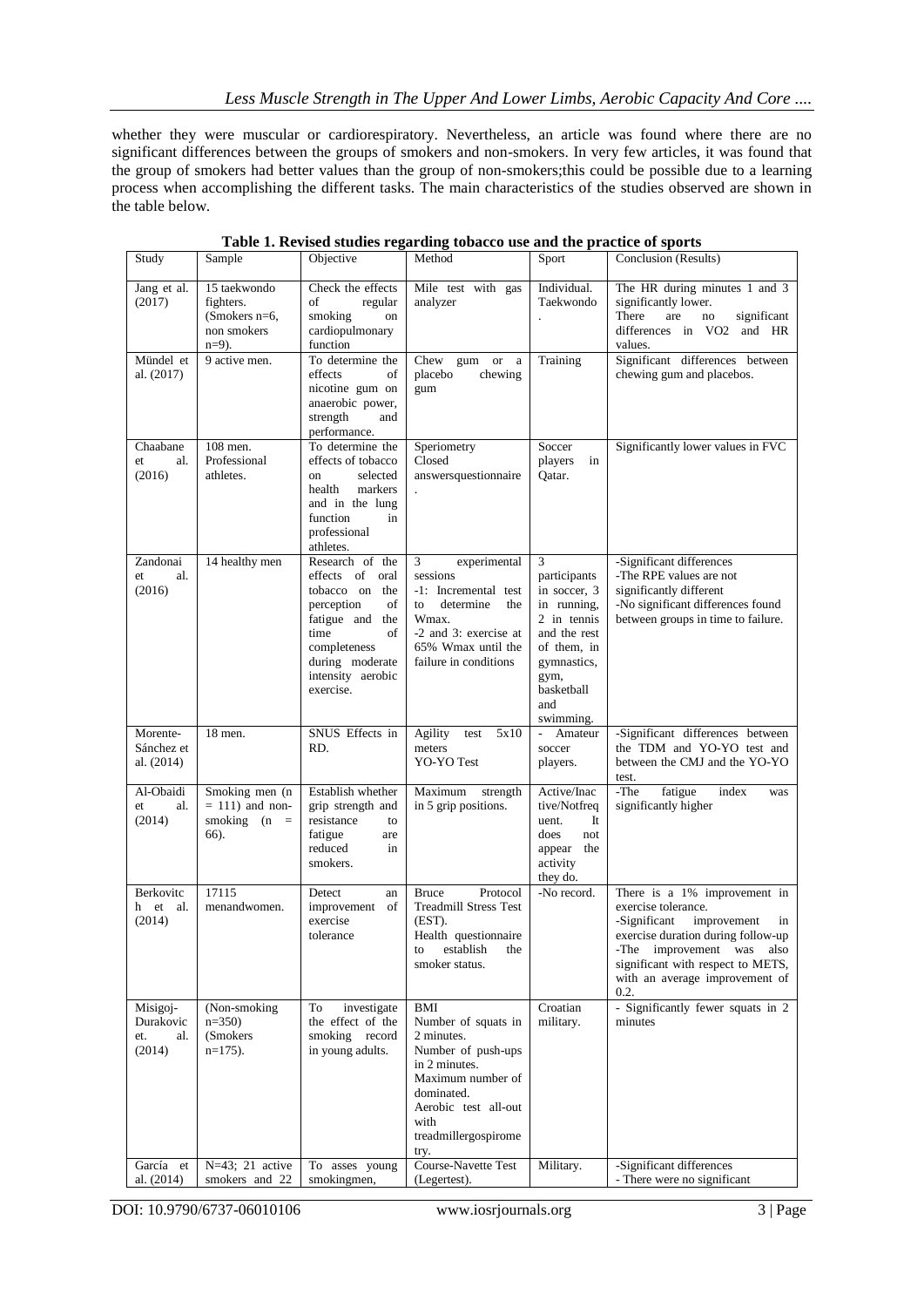|                                                                                                                                                                                                                                                                                                                                    | non-smoking<br>people. | apparently<br>healthy.                                                                                             |                                                                    |                                                                                                | differences with the BMI.                                                                                                                                                                      |
|------------------------------------------------------------------------------------------------------------------------------------------------------------------------------------------------------------------------------------------------------------------------------------------------------------------------------------|------------------------|--------------------------------------------------------------------------------------------------------------------|--------------------------------------------------------------------|------------------------------------------------------------------------------------------------|------------------------------------------------------------------------------------------------------------------------------------------------------------------------------------------------|
| Macera et<br>al. $(2011)$                                                                                                                                                                                                                                                                                                          | $n = 18.537$           | the<br>Assess<br>smoker's<br>status<br>and the objective<br>change in its<br>physical<br>condition in 1-4<br>years | BMI<br>Push-ups<br>ABS<br>Time spent in a 1.5<br>miles walk or run | Male<br>military<br>deployed in<br>Kuwait and<br>Iraq<br>between the<br>vears $2005-$<br>2008. | -Important differences in BMI.<br>-Significantly lower values in<br>push-ups and significantly lower<br>values in abdominals<br>-Very significantly lower values<br>in time to cover 1.5 miles |
| $\mathbf{1}$ $\mathbf{1}$ $\mathbf{0}$ $\mathbf{0}$ $\mathbf{1}$ $\mathbf{1}$ $\mathbf{1}$ $\mathbf{1}$ $\mathbf{1}$ $\mathbf{0}$ $\mathbf{1}$ $\mathbf{1}$ $\mathbf{1}$ $\mathbf{1}$ $\mathbf{1}$ $\mathbf{1}$ $\mathbf{1}$ $\mathbf{1}$ $\mathbf{1}$ $\mathbf{1}$ $\mathbf{1}$ $\mathbf{1}$ $\mathbf{1}$ $\mathbf{1}$ $\mathbf{$ |                        |                                                                                                                    |                                                                    |                                                                                                |                                                                                                                                                                                                |

1ISO: Isometric 2EXC: Eccentric 3CON: Concentric 4FTI; Lower Train Strength 5MTE; Maximum Exercise Time6VO2 (max); Oxygen Consumption (maximum) 7GNF; Non-Smoking Group 8GF; Group of Smokers 9UV; Ventilation threshold 10T; Time 11EM; Maximum Exercise 12 CMJ; Jump with 13TW Counter Movement; Test Wingate 14RD; Sports Performance 15FMS; Functional Movement Screen16YBT-LQ; Y-Balance Test Lower Quarter 17YBT-UQ; Y-Balance Test Upper Quarter 18APFT; Army Physical Fitness Test19CT; Tobacco Consumption 20EDTRD; Harmful Effects of Tobacco on Sports Performance 21FVC; Forced Vital Capacity 22FVE; Forced Expiration Volume 23PEF; Expiratory capacity Peak 24BP; Blood Pressure 25PLA; Placebo group 26W (max); Power (maximum) 27OC; Brain Oxygenation 28OTM; Oxygenation 29HIS Muscle Tissues; History 30FREC; Frequency31CAF; Aerobic Physical Condition32CAcF; Cessation Activity Smoking33GFL; Group Smokers Light 34GFP; Heavy Smoking Group 35 TDM; 36 Manual IPAQ Dynamometer Test; International Physical Activity Questionnaire 37 PFT; Physical Fitness Test 38 CF; Physical Condition 39 BFT; Basis Fitness Test 40 FM; Muscle Strength 41 PARFQ; Physical Activity Risk Factor Questionnaire 42 PFA; Physical Fitness Assessment

# **IV. Discussion and conclusions**

The aim of this study was to carry out a literature review of the studies conducted on the influence of tobacco consumption on sports performance. The results suggest a worsening of muscle strength in both the upper and lower limb as well as in the variables related to cardiorespiratory endurance. Conversely, the decrease in tobacco use produces aerobic and muscular improvements.

In relation to the literature, we find different results. On one side, no differences have been found between those who smoke and those who practice sports [3]. This conclusion is due to the existing variability of the type of sport practiced, its dedication or even the intensity of the sport, whichall three variables could interfere in the final tobacco use [3]. In this same line, it is suggested a relationship between tobacco consumption and the time which is devoted to sports;in a way where the use of tobacco is lower as the dedication to sports increases [14]. In the same vein, in a group of smokers compared to non-smokers, a worse performance was observed with respect to muscle strength in lower limbs, measured by isokinetic or CMJ (counter-movement jump) tests [15].

On the other side, smokers possessed poor aerobic fitness when measured in treadmill and spirometry measuring the maximum oxygen consumption (VO2 max) and other variables related to heart rate (HR) [16, 17]. The importance of having a proper aerobic fitness for long-term sports or for sports that require intermittent recoveries in order to carry out the actions of power and explosive force needed for performance, reveals the difficulty that smoking can cause for this type of population, and in the same way, the difficulty for people with a low aerobic fitness caused by the use of tobacco, to be able to carry out activities of the daily life without feeling a high or excessive fatigue.

There are other studies that show the relationship between potency and tobacco use. In different studies, the aim was to measure the maximum aerobic power (Wmax) and the different variables related to it, such as oxygenation at the cerebral and muscle tissue levels, respectively, through the Wingate test [18, 19]. In the first variable discussed (Wmax) it is observed that the group of smokers had lower levels compared to the group of non-smokers. In the last two variables, the results were, as expected, lower in the group of smokers than in that of non-smokers, causing the decreased of the maximum aerobic power that the subject can generate, reason why it can be concluded thatsmokers will have a worse performance in daily life activities.

Among the limitations of this study is the lack of literature regarding tobacco use and sports performance in high-level competitions. It has only been found a study on professional sport of athletes participating in amateur competitions or in professional categories of secondary leagues, such as the Qatari league, where their habits of life are different from the European or American. Moreover, for the development of the study, attention should be drawn to the fact that for a high performance athlete isdifficult to recognize that he/she has one of the least healthy habits of life such as smoking. In addition to this, there is difficulty in the little availability of a high performance athlete to participate in a study of these characteristics, and even more difficult when the study is to belongitudinal.

As future lines of research, the evaluation of mediating variables (stress or anxiety) between alcohol consumption and sports practice at a professional or competitive level is proposed. On the other hand, research studies should consider aspects such as the temporary dedication to sport in relation to tobacco use [14], in university population with professional orientation to health and sports.

For instance, gymnastics is often practiced in Spain (soft or intense sports physical activity in a sports centre) and/or running (running, jogging) [6], however, the time spent in both sports is high interpersonal and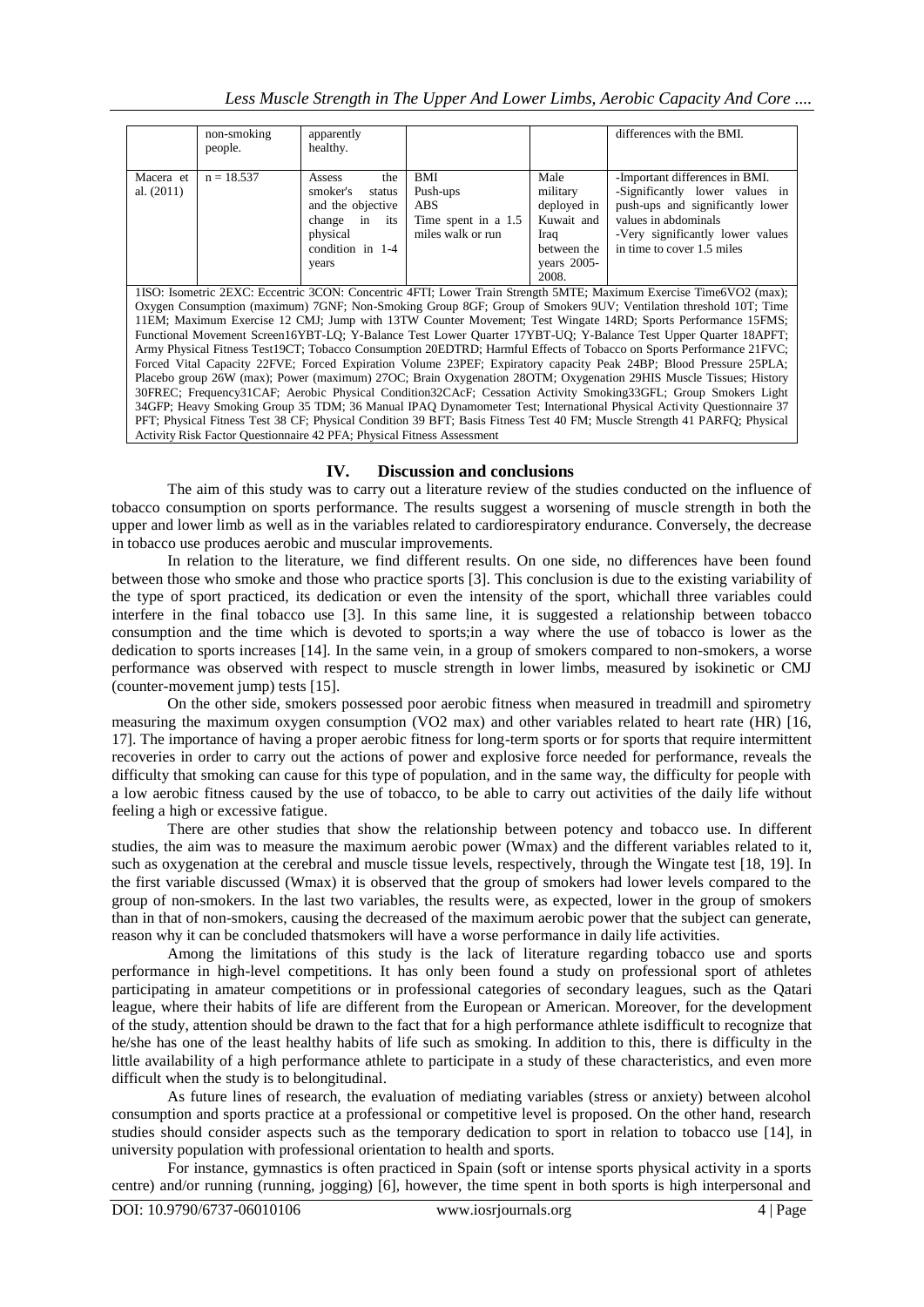even intrapersonal variability; therefore it should be kept in mind for future assessments. It would be interesting to investigate in one of these more competitive leagues or with high performance athletes in order to see the influence of tobacco use on high performance.

In addition to this, it would be highly recommendedto explore if the relationship between drug consumption and sports practice could be moderated by the type of sport that is practiced. For example, sports in which a low physical demand is required such as bowling compared to other sports such as hockey or rugby that need high performance, or team sports versus individual sports. For this reason, the majority of authors in the different studies that have beenreviewed speak of a lack of longitudinal studies as well as studies of a more specific nature related to competition and its relation with tobacco use.

Variables such as power, isokinetic strength of the lower limb and even variables of an aerobic nature are measured in closed activities which have nothing to do with sports competition; this is why science must continue working to establish a better defined relationship between tobacco use and performance in different sports disciplines. A possible future line of research could beto study the influence of tobacco use and sports performance on simulated tasks in training. This could be carried out through certain tasks similar to competition and with the intake of nicotine in different amounts, sodata could be obtained generating a "before and an after" record, although difficult, in this way a longitudinal task would be accomplished.

This review suggests that tobacco use influences different variables that affect athletic performance, such as aerobic power, muscle strength of both lower and upper limbs, and aerobic fitness. All of the last are affected by tobacco use. Therefore, it seems an important issue to investigate in greater depth the relationship between the variables addressed in this review, through experimental and longitudinal studies that would allow visualizing and analyzing over time the different results that could be extracted between tobacco use and sports performance. Knowing the effects of tobacco use on the performance of athletes can enable coaches and other technical staff to establish strategies in order to avoid the adoption of this unhealthy lifestyle habit.

#### **References**

- [1]. Yusko, D., Buckman, J., White, H. y Pandina, R. (2011). Alcohol, tobacco, illicit drugs, and performance enhacers: A comparison of use by college student athletes and nonathletes. Journal of American College Health, 57, 281-289. doi: 10.3200/JACH.57.3.281- 290.
- [2]. Observatorio Español de la Droga y las Toxicomanías (OEDT, 2017). Informe 2017. Alcohol, tabaco y drogas ilegales en España. Madrid: Ministerio de Sanidad, Política Social e Igualdad.
- [3]. Hernández-Serrano, O., Gras, M.E. y Font-Mayolas, S. (2017). Consumo de drogas y participación deportiva en estudiantes universitarios de ciencias de la salud y el deporte. Health and Addictions, 18(1), 61-70.
- [4]. Chaabane, Z., Murlasits, Z., Mahfoud, Z., y Goebel, R. (2016).Tobacco Use and Its Health Effects among Professional Athletes in Qatar. Canadian Respiratory Journal, 1-5.
- [5]. Romaguera, D., Tauler, P., Bennasar, M., Pericas, J., Moreno, C., Martínez, S. y Aguilo, A. (2011). Determinants and patterns of physical activity practice among Spanish university students. Journal of Sports, 29(9), 989-997.
- [6]. Ministerio de Educación, Cultura y Deporte (2017). Anuario de estadísticas deportivas 2017. Madrid: Secretaría General Técnica, MECD.
- [7]. Kwan, M., Bobko, S., Faulkner, G., Donnelly, P. y Cairney, J. (2014). Sport participation and alcohol and illicit drug use in adolescents and young adults: A systematic review of longitudinal studies. Addictive Behaviors, 39, 497-506. doi:10.1016/j.addbeh.2013.11.006.
- [8]. Vaquero-Cristóbal, R., Isorna, M. y Ruiz, C. (2012). Revisión sobre la situación actual del consumo de alcohol y práctica físicodeportiva. Journal of Sport and Health Research, 4, 269-288.
- [9]. Mantilla-Toloza, S. C., Gómez-Conesa, A. y Hidalgo-Montesinos, M. D. (2011). Physical activity and tobacco and alcohol use in a group of university students. Revista de Salud Pública, 13, 748-758. doi: 10.1590/S0124-00642011000500003.
- [10]. Ruiz-Juan, F., Isorna, M., Ruíz-Risueño, J. y Vaquero-Cristóbal, R. (2014). Consumo de tabaco en adultos del sureste español y su relación con la actividad físico-deportiva y familia. Retos. Nuevas tendencias en educación física, deporte y recreación, 26, 27-33.
- [11]. Kok, M. O., Hoekstra, T., y Twisk, J. W. R. (2012). The longitudinal relation between smoking and muscle strength in healthy adults. European Addiction Research, 18(2), 70–75.
- [12]. Berkovitch, A., Kivity, S., Klempfner, R., Segev, S., Milwidsky, A., Goldenberg, I. … Maor, E. (2015). Time-dependent relation between smoking cessation and improved exercise tolerance in apparently healthy middle-age men and women. European Journal of Preventive Cardiology, 22(6), 807–814.
- [13]. Redolat, R., Carrasco, M., y Simon, V. (1994). Tabaco y procesos cognitivos. Psicothema, 6(1), 5–20.
- [14]. Ruiz-Juan, F., Cruz-Sánchez, E. D. L. y García-Montes, M. E. (2009). Motivos para la práctica deportiva y su relación con el consumo de alcohol y tabaco en jóvenes españoles. Salud Pública de México, 51(6), 496- 504.
- [15]. Morente-Sánchez, J., Zandonai, T., Mateo-March, M., Sanabria, D., Sánchez-Muñoz, C., Chiamulera, C., y Zabala Díaz, M. (2015). Acute effect of Snus on physical performance and perceived cognitive load on amateur footballers. Scandinavian Journal of Medicine and Science in Sports, 25(4), e423–e431.
- [16]. Misigoj-Durakovic, M., Bok, D., Soric, M., Dizdar, D., Durakovic, Z., y Jukic, I. (2012). The effect of cigarette smoking history on muscular and cardiorespiratory endurance. Journal of Addictive Diseases, 31(4), 389–396.
- [17]. García, A. I., Pachón, A. L., Garay, P., y Santiago, L. F. (2014). Análisis de la aptitud aeróbica en jóvenes fumadores aparentemente sanos. Revista Colombiana de Cardiologia, 21(5), 294–300.
- [18]. Mündel, T., Machal, M., Cochrane, D. J., y Barnes, M. J. (2017). A Randomised, Placebo-Controlled, Crossover Study Investigating the Effects of Nicotine Gum on Strength, Power and Anaerobic Performance in Nicotine-Naïve, Active Males. Sports Medicine - Open, 3(1), 5.
- [19]. Zandonai T., Tam E., Bruseghini P.,Pizzolato F.,Franceschi L., Baraldo M., … Chiamulera C. (2017). The effects of oral smokeless tobacco administration on endurance performance, Journal of Sport and Health Science, 2016, 1-8.